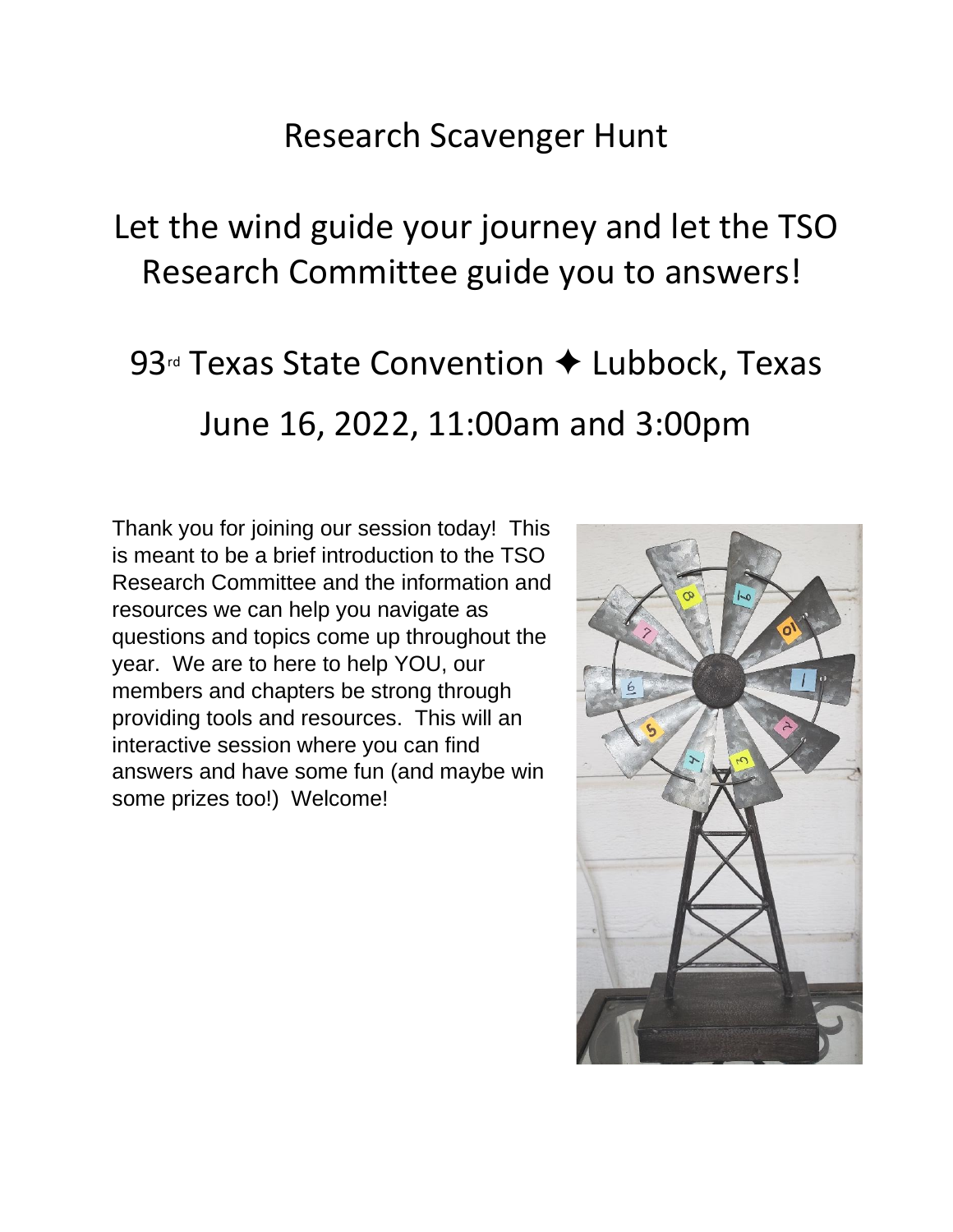### Who and What is the TSO Research Committee?

- Keeps track of and updates historical data for TSO
- Assists TSO President with convention evaluations
- Presents workshops and develops surveys
- Under the guidance of the Educational Excellence Committee
- Current Committee Membership:
	- o Jeanette Rhyan, Chair, Theta Chi
	- o Amber Countis, Beta Lambda
	- o Marylin Leasure, Beta Gamma
	- o Tiffany Mitchell, Gamma Eta
	- o Citlali Molina, Lambda Theta
	- o Ramona Pittman, Lambda Beta
	- o Verne Popelka, Lambda Xi
	- o Cheryl Alice Smith, Alpha Chi
	- o Janie Stone, Alpha Gamma
	- o Janice Sutton, Mu Tau
	- o Luinda Verden, Zeta Zeta
	- o Shalan Inmon, Ex Officio, Alpha Sigma

Pull out your Phones and Tablets and navigate to:

#### **[www.dkgtexas.org/research-committee.html](http://www.dkgtexas.org/research-committee.html)**

Without further adieu, it's time for you to get to work! Let's spin the windmill and get our first question and be sure to tell us where you found the answer! No googling…

#### **Q1: Historical Info**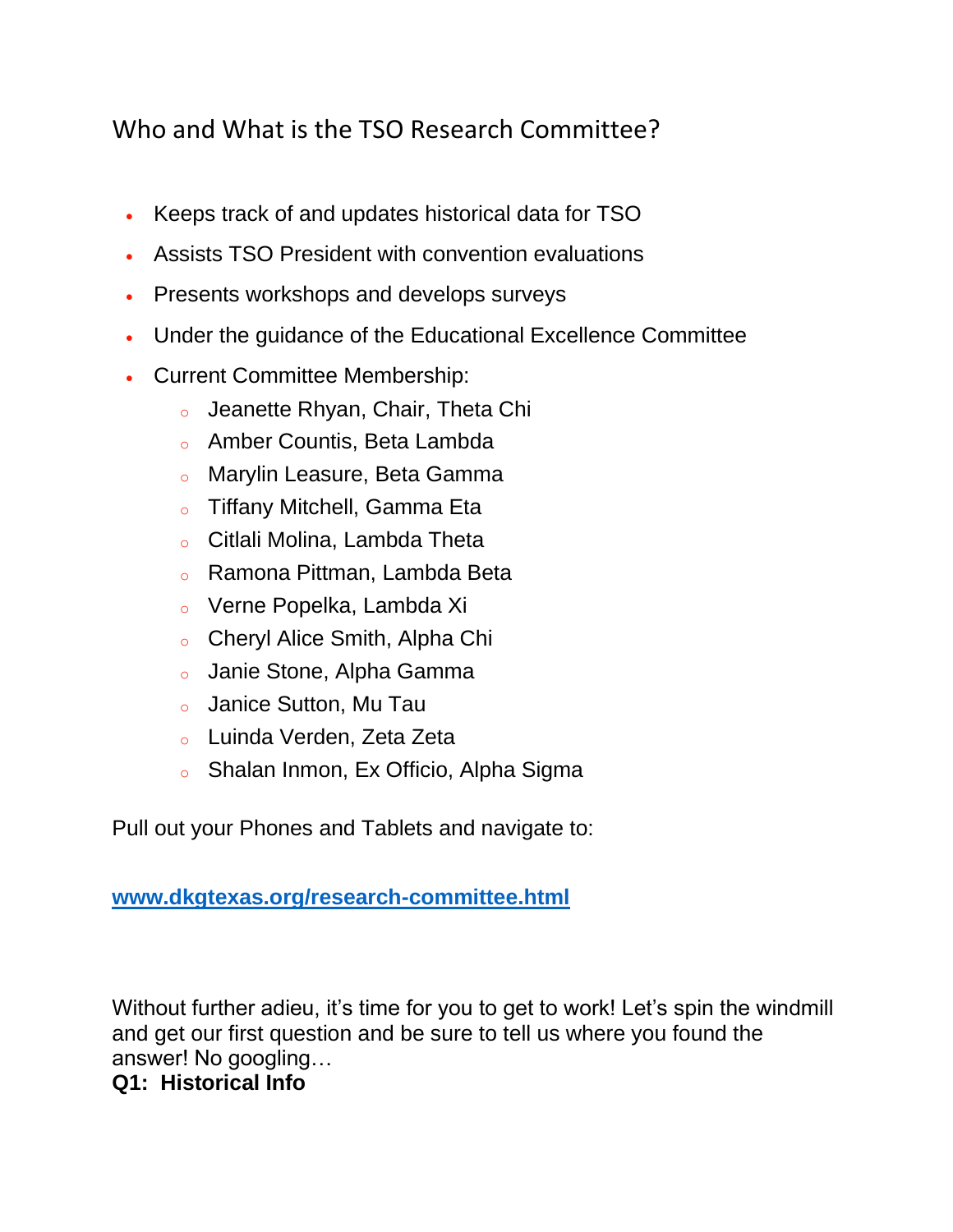Who was President of TSO in 1946 – 1948?

*DKGtexas.org Resources Historical Data and Information Executive Committees by Biennium*

• Miss Sarah Miltia Hill, Alpine

Who was Second Vice President of TSO in 1995-1997?

• Dr. Mary Ann Walden, League City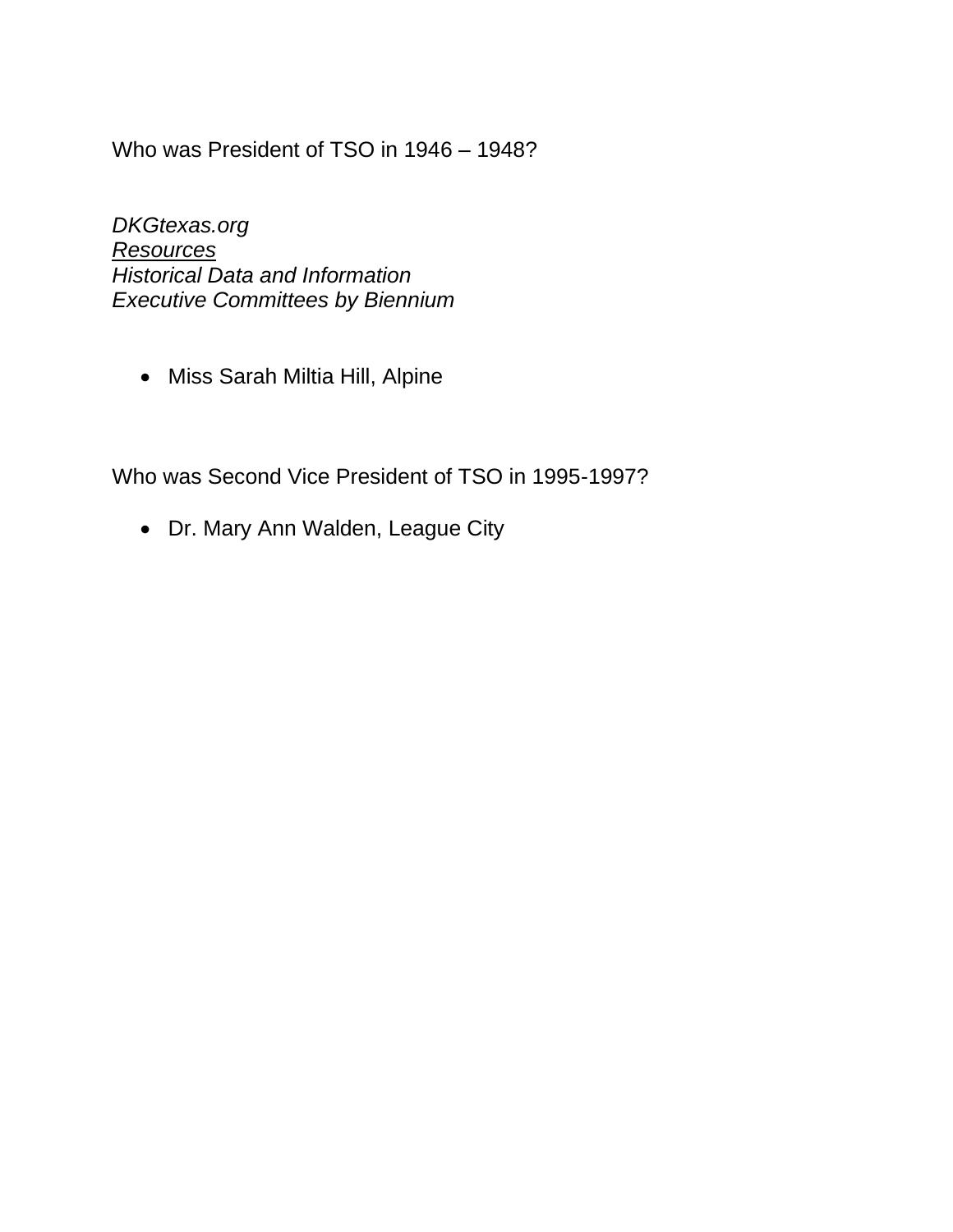#### **Q2: Participants**

Has someone from your chapter received the Golden Gift (now DKG Ignite) Leadership Seminar? If so, who and when?

*DKGtexas.org Resources Historical Data and Information Golden Gift Leadership/Management Seminar*

Name the two Texas participants that were selected to attend the seminar in 2020?

- Kim Paetzel
- Claudia Walker

Note:

You're probably asking yourself, when would I, or my chapter ever need this information?

Sometimes we need to look back to see where we've been before we can go forward.

Much of this information has to do with your chapter history, even your charter members.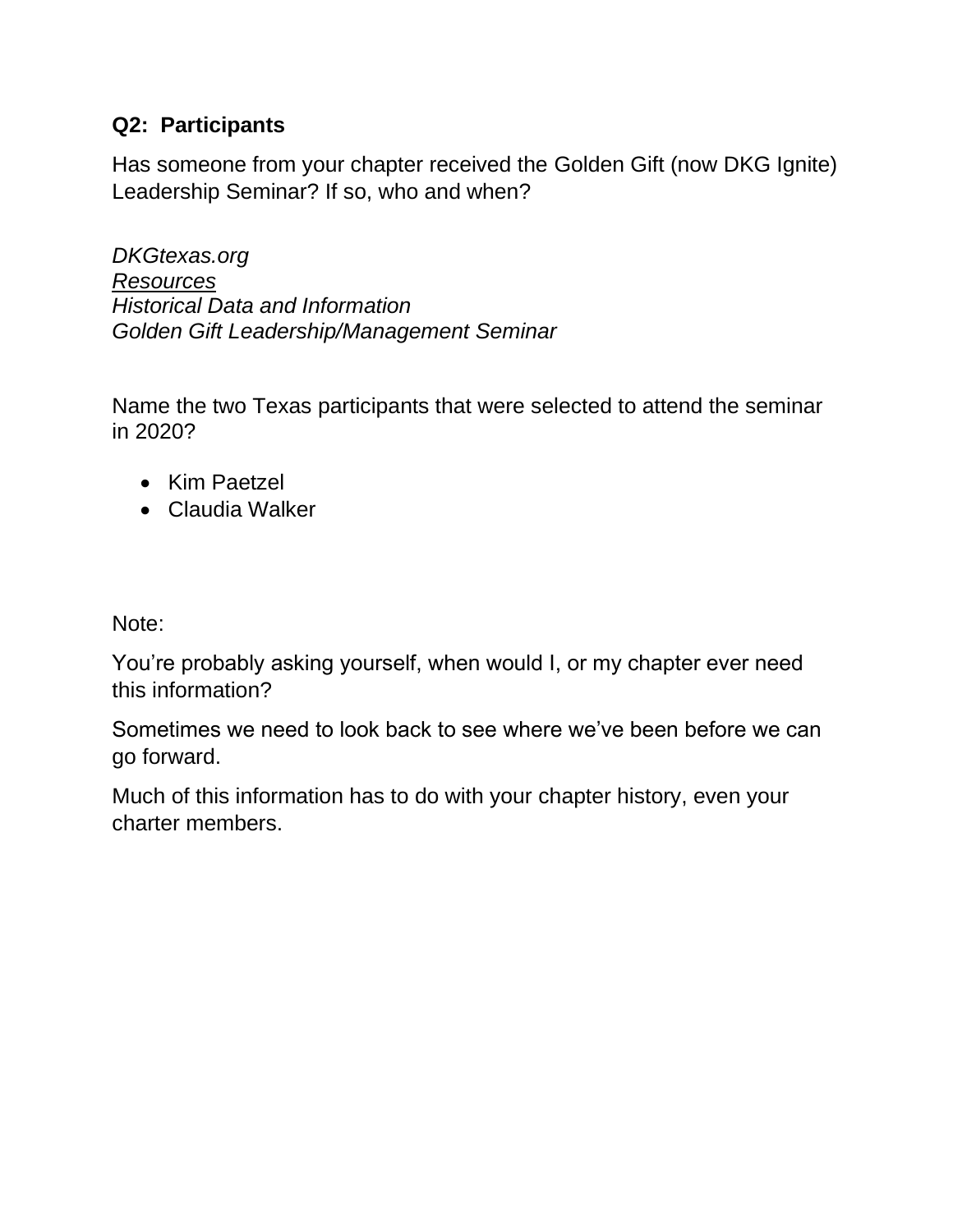#### **Q3: Convention Themes**

What was the convention theme in 2003? Who was TSO President?

*DKGtexas.org Resources Historical Data and Information Convention Themes*

- Our Tomorrow are Brightened by Our Yesterday's
- Sheryl Minick

What were the convention themes in 2006 and 2007?

• Excellence: A Roadmap to Success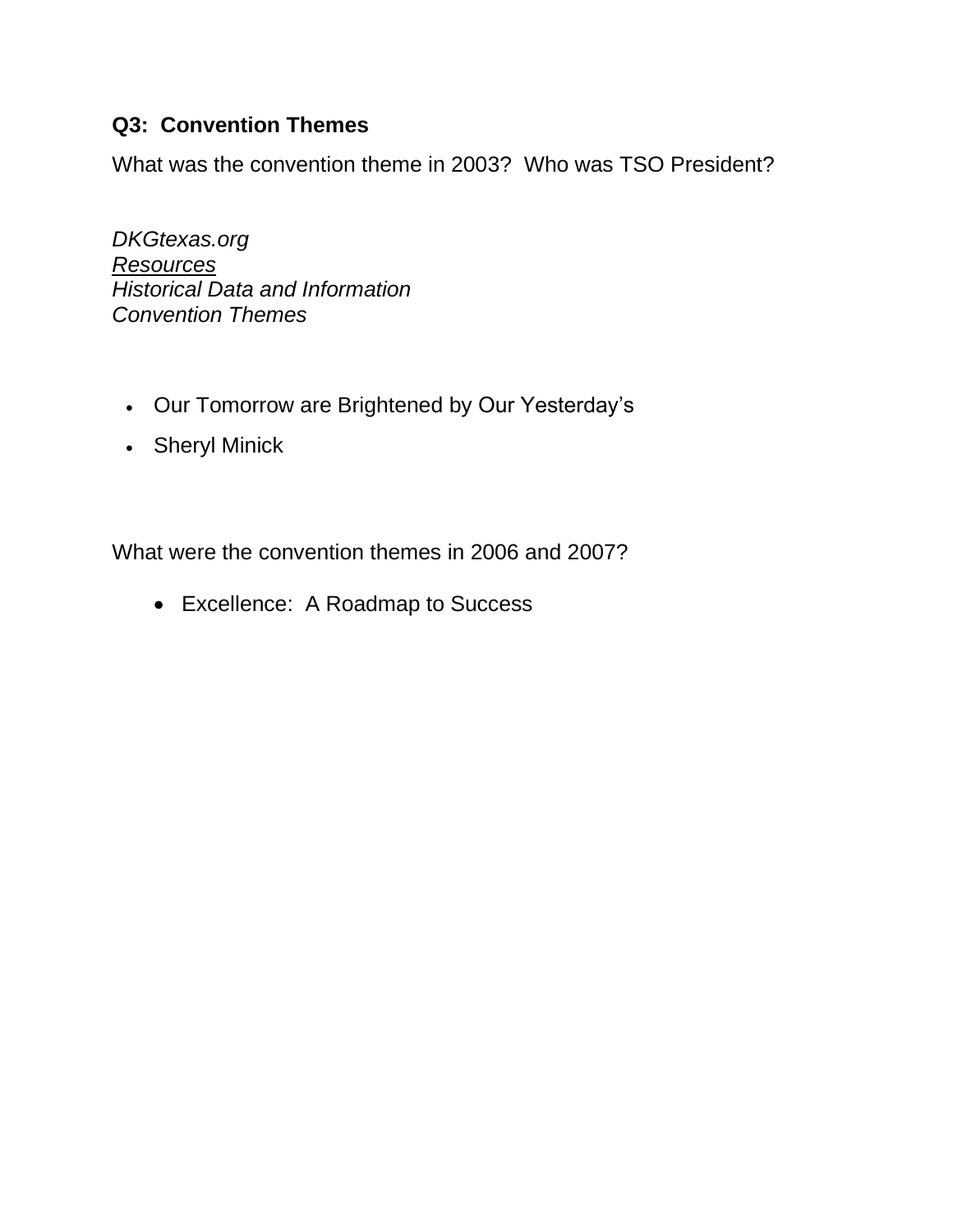#### **Q4 Art Gallery**

Name the 2019 International Art Gallery recipients.

*DKGtexas.org Resources Historical Data and Information International Art Gallery -Texas Members*

- Jeanette Rhyan, Summer and Winter 2019
- Debbi Ball, Summer 2019
- Amber Lockhart, Summer 2019
- Lee Larkin, Fall 2019
- Ulana Ratley, Fall and Winter 2019
- Patricia Woodley, Winter 2019
- Connie Rensink, 2019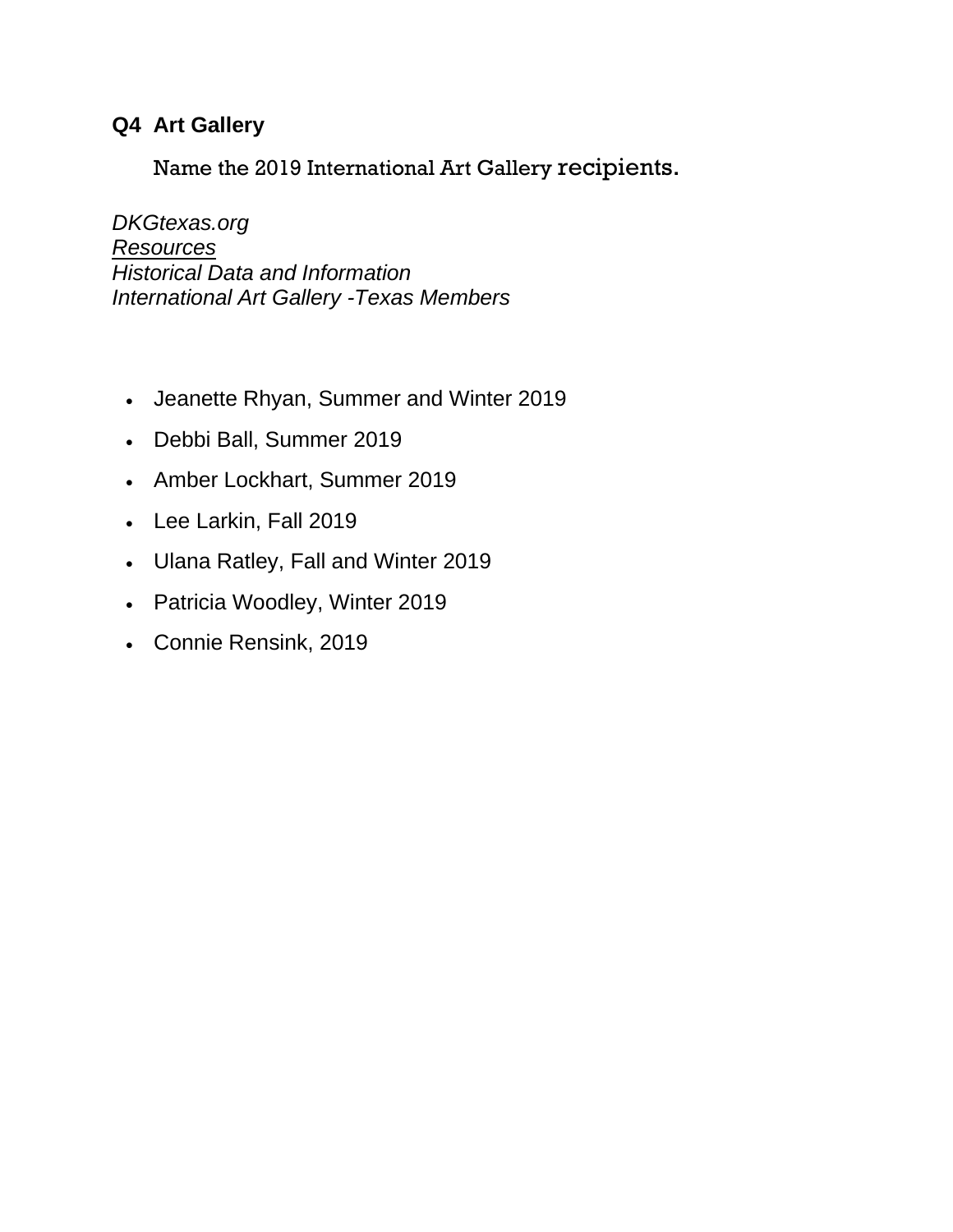#### **Q5: DKG Texas History**

What was the Treasurer in 1930 – 1932?

*DKGtexas.org Resources Historical Data and Information TSO History*

• Miss Berneta Minkwitz

What founder was serving as President that Miss Minkwitz served with?

• Miss Mamie Sue Bastian

Note:

The idea of this program could easily be turned into a chapter program.

Members could team up to find the answers.

Look for members from your chapter or area and design your own program.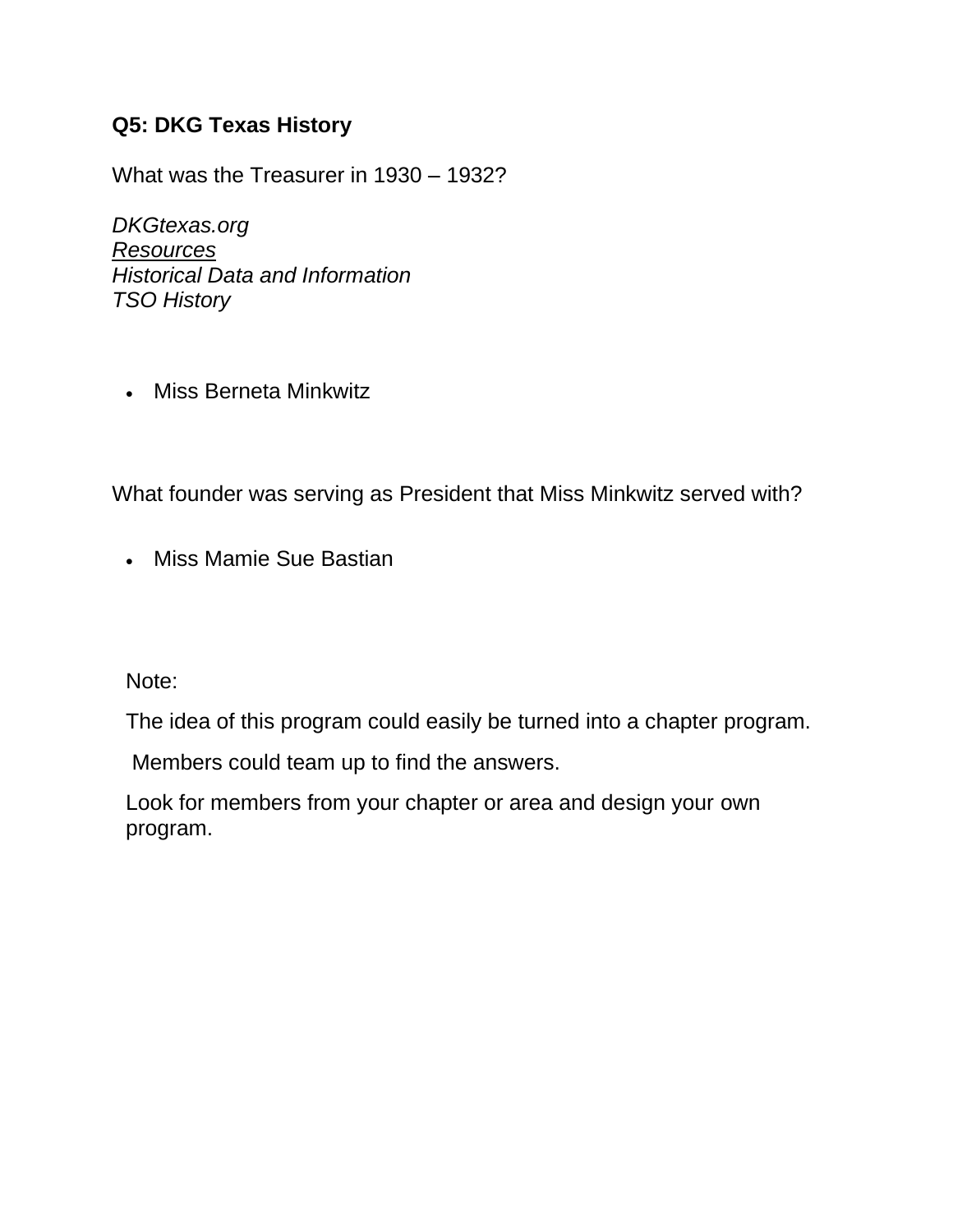#### **Q6: Texas State Achievement Award Recipients**

How many members received the State Achievement Award in 1987?

*DKGtexas.org Resources Historical Data and Information Achievement Award Recipients*

• 4

Name one person who was awarded the State Achievement Award in 2010?

- Sandy Causey
- Nancy Newton
- Martha Surratt
- Carolyn Waller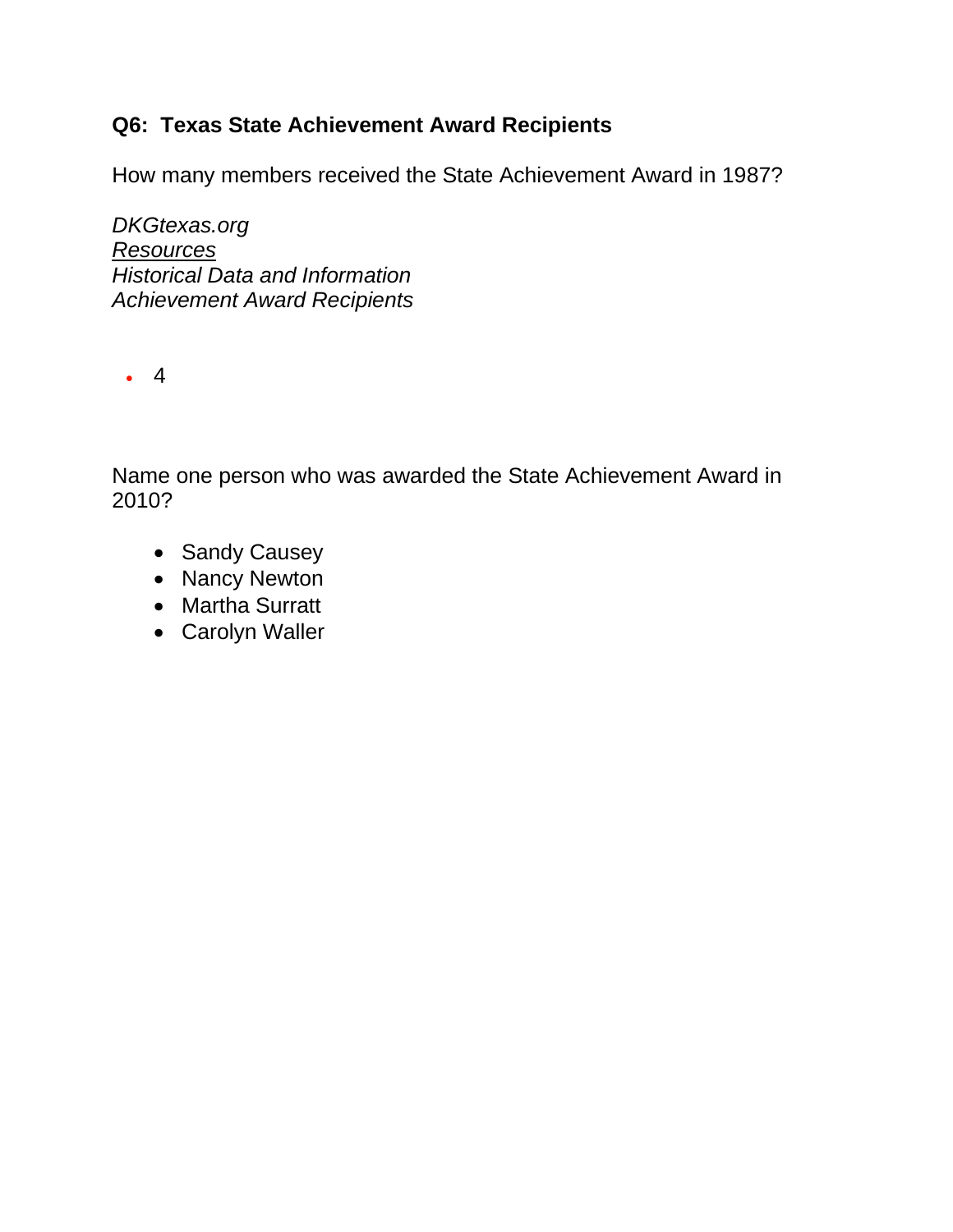#### **Q7: School Buildings and Other Public Facilities Named for TSO Members**

Name one elementary school in Lubbock that was named for an Alpha Sigma member

*DKGtexas.org Committees Research School Buildings and other Public Buildings Named for Society Members*

• Josephine Ballenger Elementary, Dorothy Lomax Center, Mae urfee Elementary, Floyd and Glenys Honey Elementary

Note:

Take a few chapter members and look around your community for buildings streets etc. that have named for DKG members.

Example: Alpha Iota reported that a primary wind of the new East Bernard Elementary School had been dedicated to Jocelyn Mrkwa, in 2022. Ms. Mrkwa was a member of Alpha Iota.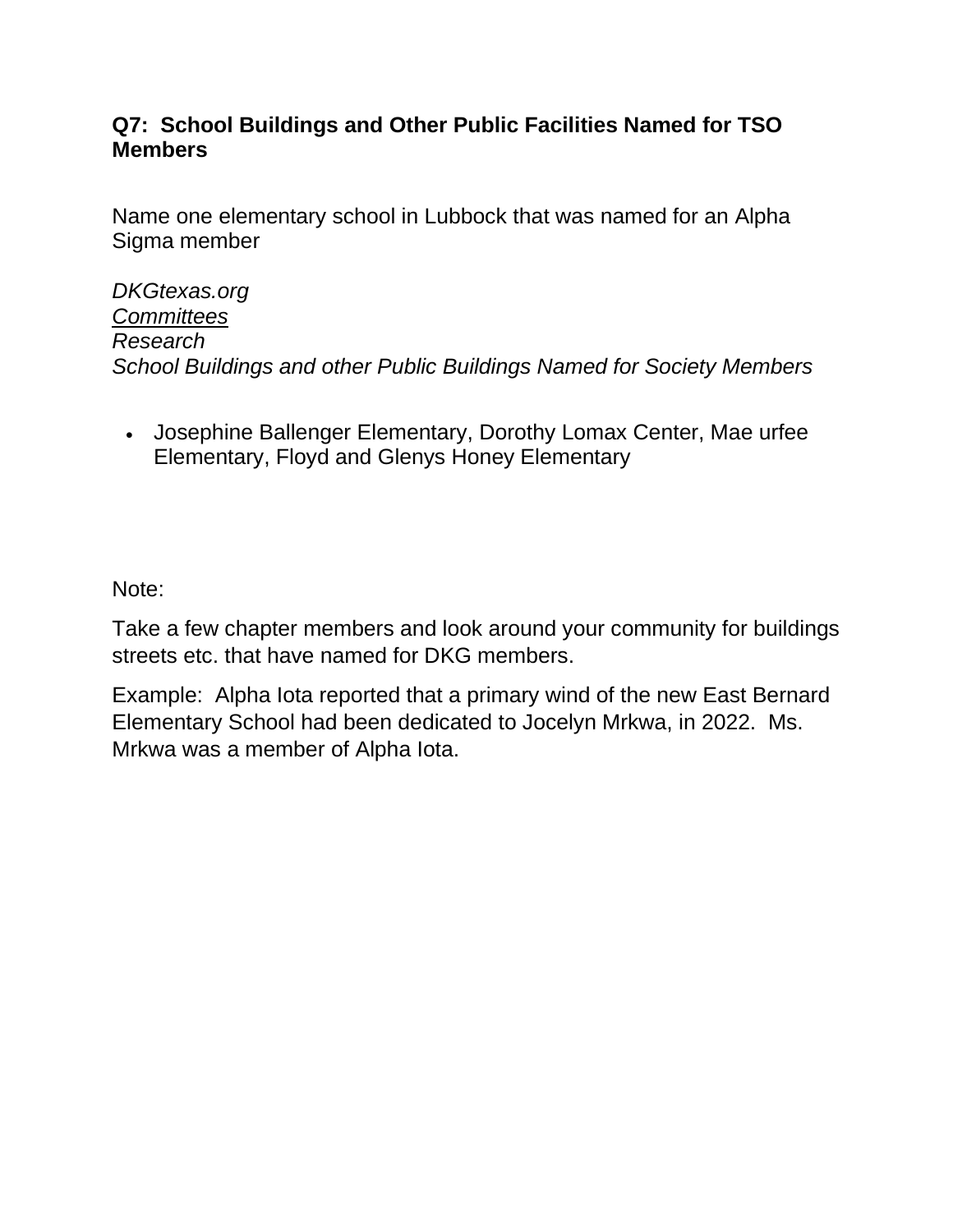#### **Q8: Area Directors**

• Who was the first Area 16 Director in 1983?

*DKGtexas.org Committees Research Area Directors and Area Coordinators*

• Mrs. Bettie Gerner, Iota Iota

How many Area Directors were there in 1969-1971?

• 7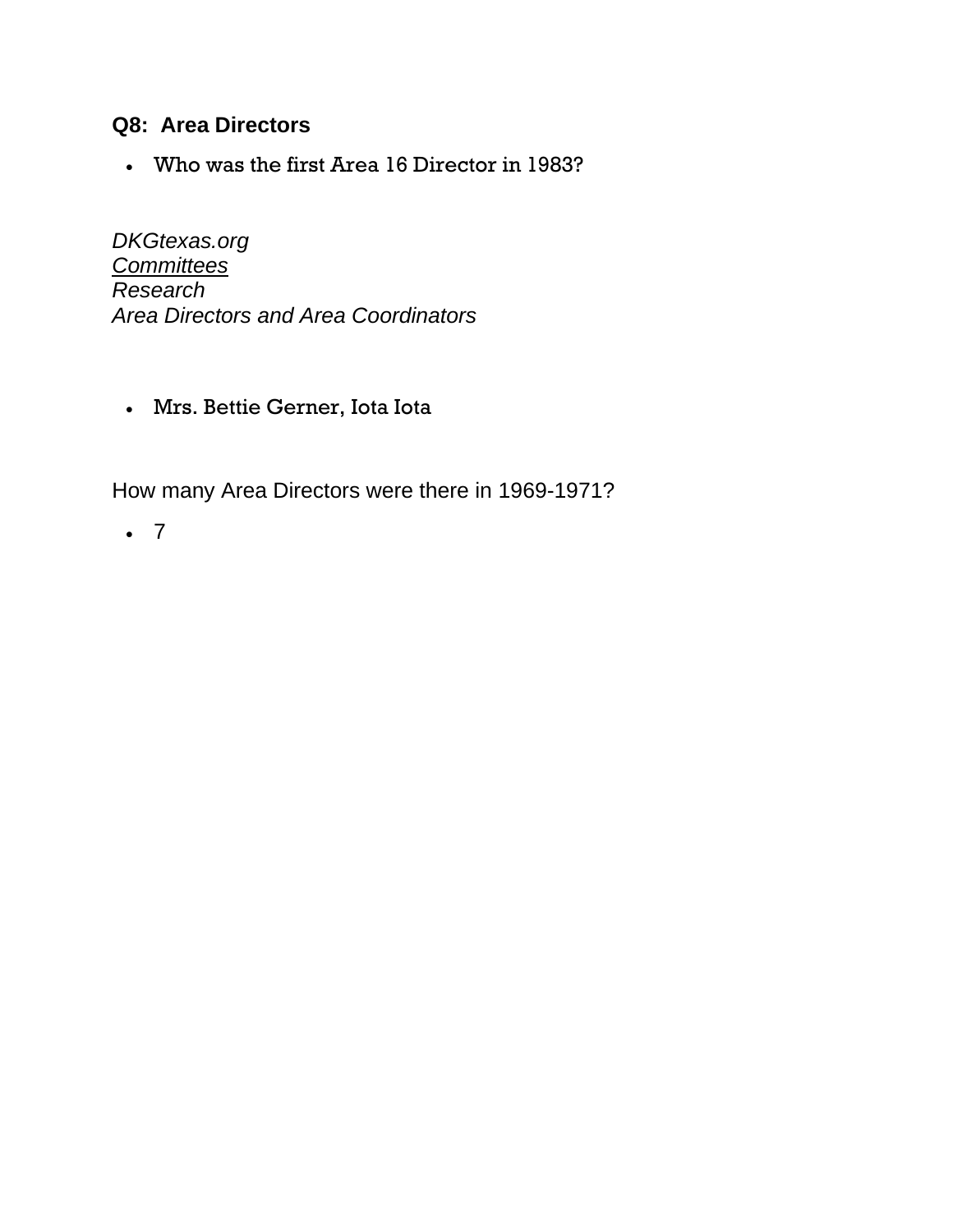#### **Q9: Honorary Members**

Who was the honorary DKG TSO member who also served as a U.S. Senator? What year was she honored?

*DKGtexas.org Committees Research State Honorary Members*

• Kay Bailey (Mrs. Ray) Hutchison, 2003

Who was the International Honorary DKG member in 1997?

• Laura Bush, Austin

Note:

Is there someone in your community that has supported education and continues to speak out on education issues?

Consider proposing their name for honorary membership.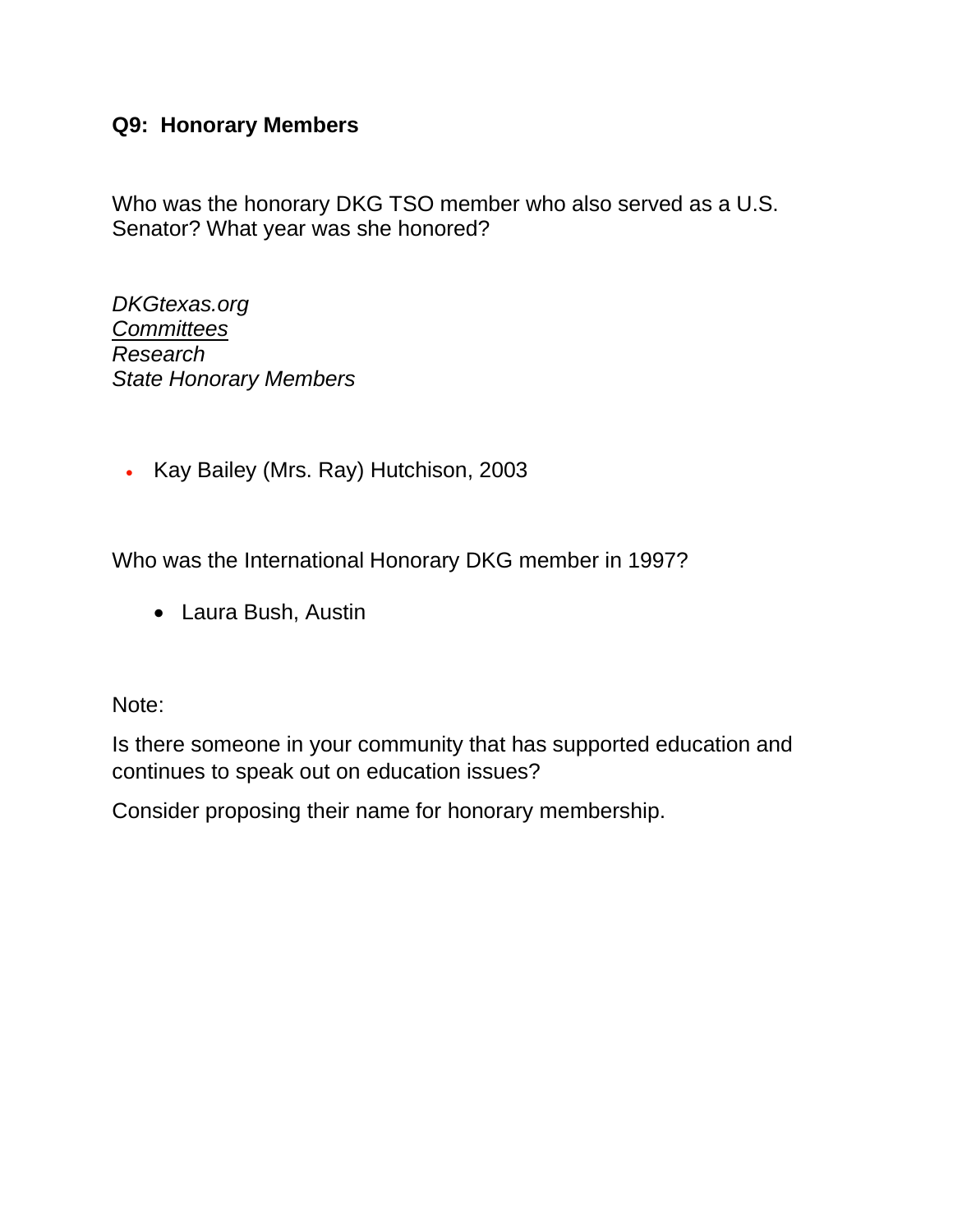#### **Q10: TSO Authors**

Dr. Karen Sanders published a two books in 2007. What was the name of the books and what chapter does she belong to?

*DKGtexas.org Committees Research TSO Authors*

- A Man Named Noah, Delta Pi
- Naomi and Ruth

How many books did Annie Webb Blanton publish?

• 15

Note:

Have you considered putting together your DKG resume`? Include what positions you have held in your chapter or programs you have presented. Did you give the inspirations or help with refreshments?

List the area workshops you attended and your specific responsibilities.

What state or International conventions have you attended?

Putting together your resume` would be a great chapter program.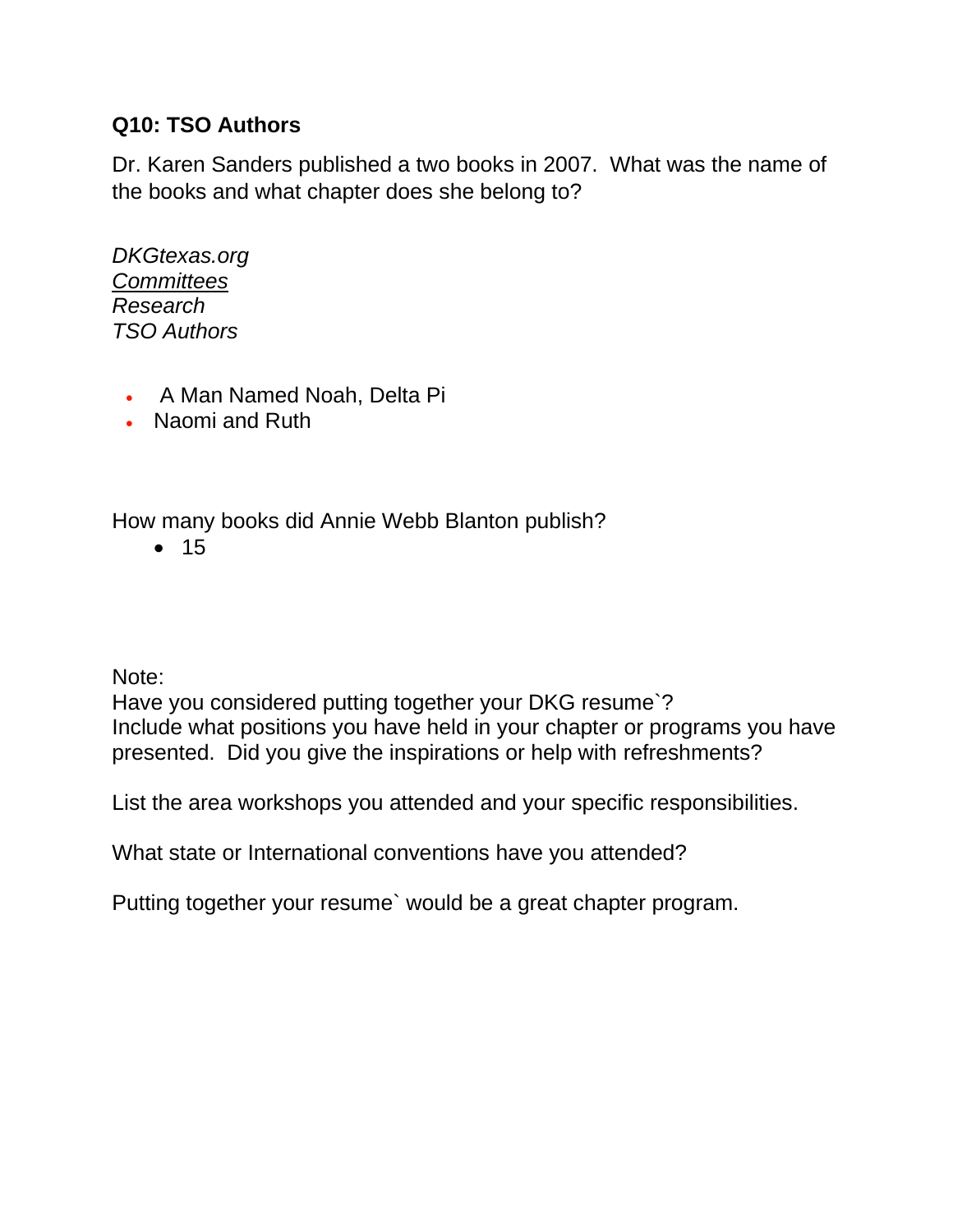#### **Final Jeopardy**

- Who do you call when you have a question about TSO?
- TSO Research Committee!

#### **Thank You!**

• More information about the TSO Research Committee can be found at: <https://www.dkgtexas.org/research-committee.html>

Contact the chair, Jeanette Rhyan at [jrhyan78@gmail.com!](mailto:jrhyan78@gmail.com)

*Original Break-out Session written by Amber Countis, Beta Lambda,2022.*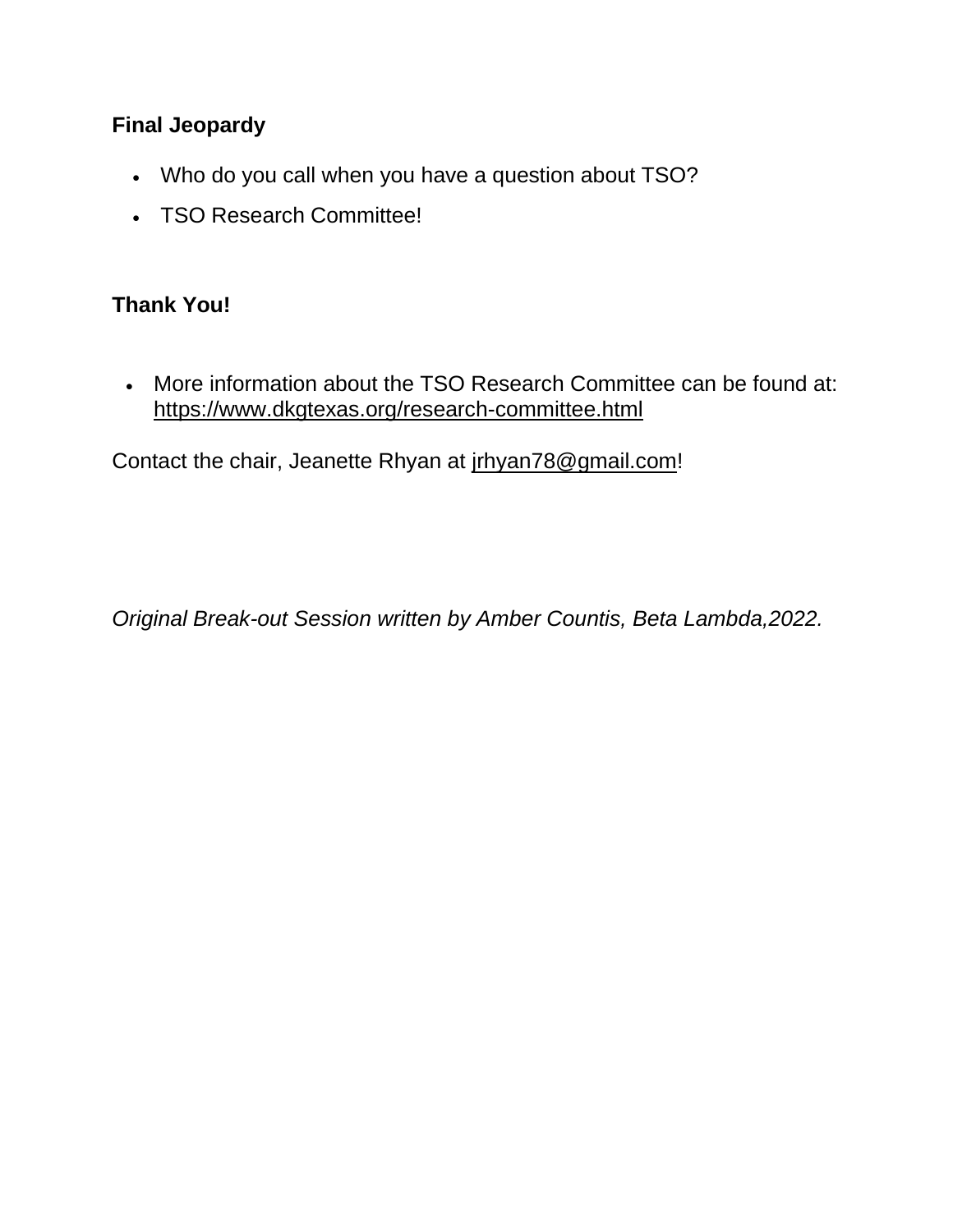

The Research Committee is charged with keeping track and updating historical data for the Texas State Organization such as:

- Facilities named for members and honorary members
- State Honorary Members
- International Honorary Members
- Leadership Seminar participants
- Golden Gift/DKG Ignite Participants from Texas
- State Achievement Award names
- Golden Gift Award names
- State Executive Committees
- Past State Presidents
- Area Coordinators
- TSO Authors (books only)
- State convention dates, locations, and themes
- TSO Expansion History
- DKG/Texas History

The committee also:

- Assists the TSO President preparing the convention evaluation forms
- Compile's convention evaluation form data
- Presents workshops at convention and area workshops
- Develops surveys for chapter use

The Research Committee is one of seven committees under the guidance of the Educational Excellence Committee. This committee works to fulfil the goals set by TSO President Shalan Inmon.

Alpha State: Officers, Convention Cities, Theme

Area Directors and Area Coordinators through 2021

**Executive Committees by Biennium 2021** 

Golden Gift Leadership/Management Seminar - Texas Participants 1980-2020

Leadership Seminar Participants through 2021

**International Art Gallery - Texas Members** 

Remember When...

**School Buildings and Other Public Facilities Named for TSO Society Members** 

**State Author Submission Form** 

**Texas Facilities Named for DKG Members Notification Form** 

**TSO Authors** 

**TSO Honorary Members**